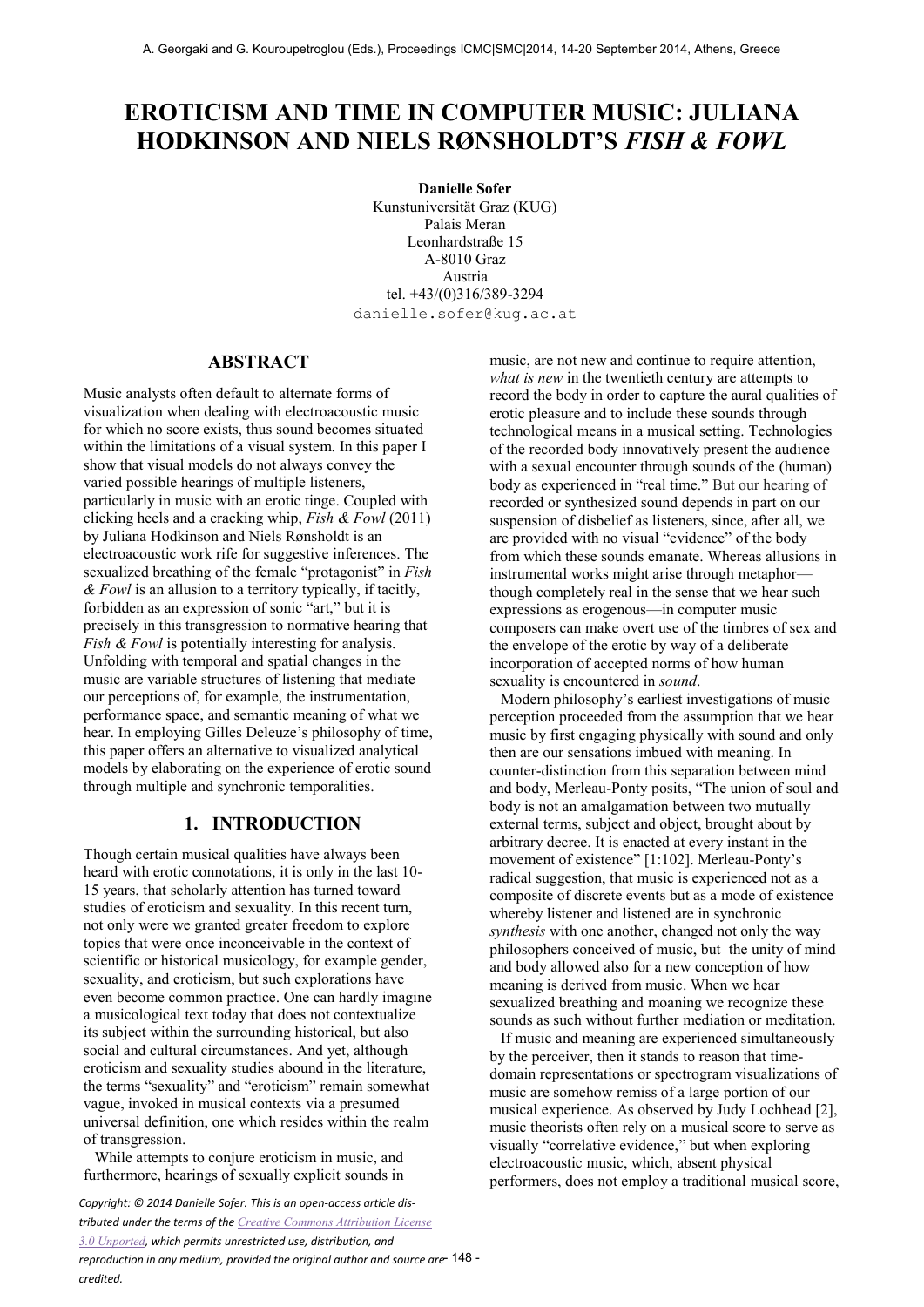those theorists who rely on conventional methods to bring about consistent, or in any case, proven analytical results tend to incorporate alternative visualizations that need not be condoned by the composer or geared toward performance.

As Denis Smalley explains, there possibly exist for an electroacoustic work "three types of score which *might*  contain perceptually relevant information": (1) a score used by a performer in mixed works of live electronic music, (2) a "technical" score, or a record of how the piece was produced, and (3) a "diffusion score," "often a free, sketchy, graphic representation of the sounding context," which would be useful as an indication of timing for engineers and composers diffusing the work in a concert. "But," Smalley is quick to warn, outside of these three variations, "we must be cautious about putting too much faith in written representations" [3:108]. And I extend this caution also to other forms of visualization in the context of music analysis.

Though visual representations are tempting, they are lacking for several reasons. First, images that display the entirety of a composition, such as a spectrogram, do not adequately convey the experience of music in time.<sup>1</sup> Secondly, as observed by Mary Simoni [5] (for alternative examples, see also [6]), time-domain representations, even those which compile in "realtime"—depicting frequency and amplitude as they unfold—do not adequately convey timbral qualities, and merely communicate, as with any analysis, only that which the analyst intuits as relevant. From this, it is surmisable that a third analytical framework, focusing explicitly on the firsthand experience of music as it unfolds in time, could bypass these secondary visualizations. In this paper, I would like to focus on this third analytical strategy, and to propose a timebased analysis of electroacoustic music absent visualization.

*Fish & Fowl* (2011) by Juliana Hodkinson and Niels Rønsholdt is an electroacoustic work rife for suggestive inferences. Coupled with clicking heels and cracking whips, the sexualized breathing of the female "protagonist" in *Fish & Fowl* is an allusion to a territory typically, if tacitly, forbidden in scholarly rapport. Stripping the character of her moaning, whipping, and pleasurable exclamations, a spectrogram realization of *Fish & Fowl* would barely turn heads, leaving behind only a residue of strong and weak impulses. In the visual realm, absent these timbral qualities, the semantic meaning—though conveyed easily through audible utterances—is all but lost. If music analysis is to be reconceived to include the many semantic inferences listeners experience synchronically in the midst of hearing, we analysts must find a new method of exploration, one that departs from a dependence on visual representations.

Music theorist Brian Hulse's [7] musical engagement with the "virtual," which he frames within a Deleuzian reading of Bergson's philosophy, proposes a musical

 $\overline{a}$ 

hearing that acknowledges ambiguity and engages in the pluralism of many possible aesthetic experiences. As Hulse explains, "In the virtual, we find a technical approach to thinking musical time whereby the rich temporal depths of music, completely obscured by traditional notation (which collapses time to an all-atonce spatial representation), become accessible to a different kind of thought; a thought that is fully in contact with music as a *process* rather than as a static *product*" [7:50]. Taking to task Hulse's invitation toward a Deleuzian "thinking music," this paper is organized in three parts. I first outline the three perspectives of the "virtual" through the synthesis as conceived in Deleuze's framing of time through the experience of difference and repetition. Second, I then tie these perspectives to musical experience by way of Hodkinson and Rønsholdt's *Fish & Fowl*. And lastly, in attempts to convey a theoretical framework for electroacoustic music while also maintaining an openended interpretation, I then raise questions about the manner in which listeners can potentially derive meaning from music with erotic overtones without essentializing or reducing the analysis to so-called representative assumptions about the plot, subject, source, essence, nature, or labor of this music and the musicians involved in its creation and production.

## **2. TIME AS THE SYNTHESIS OF DIFFERENCE AND REPETITION**

"The primacy of identity, however conceived," writes Gilles Deleuze, "defines the world of representation" [8: xix]. For Deleuze, "identity" is always linked to a foundation, a ground, or in other words, a hierarchical construction of the "concept." This stilted, atemporal concept comes to be a representation of the thing, an infinite and unmovable truth. The flaw of representation then arises from the myth that our perception of time and indeed of life itself—is constituted as a sequence of discrete events. As determined by Deleuze, the atemporal invocation of the "concept" is a central fallacy in Hegel's philosophy. Hegel's abstraction of concepts gives a false sense of objectivity; the concept arises independently, is unchanging, and remains frozen in time—long after even Hegel has passed. In Deleuze's words, "Hegel substitutes the abstract relation of the particular to the concept of the general for the true relation of the singular and the universal in the Idea. He thus remains in the reflected element of 'representation'" [8:10].

 Recognizing Deleuze's reformulation of the "concept" as a temporally bound object, in her generous reading, philosopher and feminist theorist Elizabeth Grosz [9] explains that concepts, for Deleuze, "emerge long before the human emerges… Concepts have a date; they have a history." Breaking with the Enlightenment tradition "that wants to link concepts to the development of reason," Grosz incites Deleuze's notion of "Chaos" as "the real outside representation." In the chaos of the "real," prior to the rational imposition of logic, a concept is constantly moving and

<sup>&</sup>lt;sup>1</sup> This critique of phenomenological invocations in music theory has recently been revisited by Maryam A. Moshaver [4].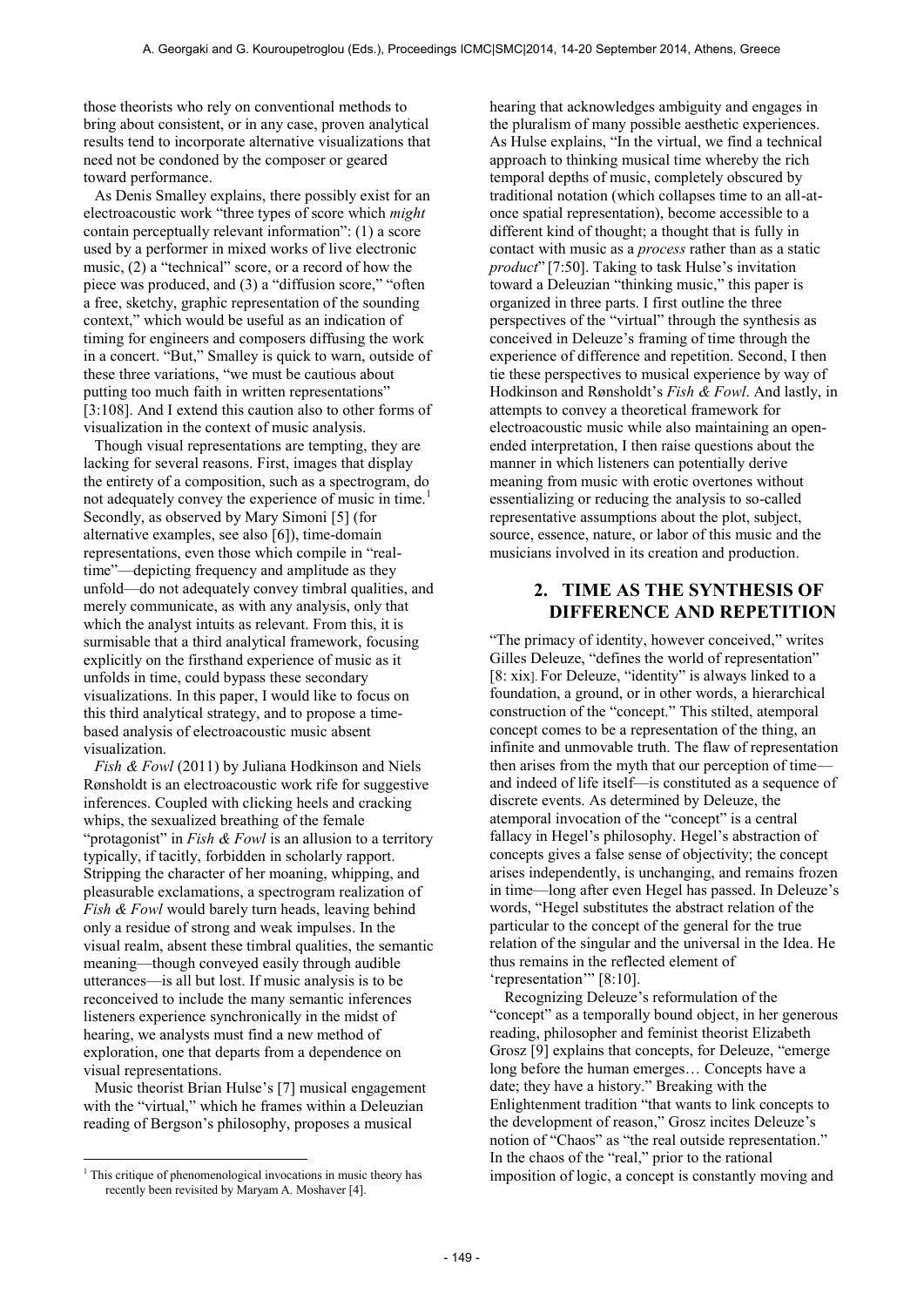continuously revised, always political, and always situational. Thus concepts persist without an absolute identity. In attempting to reconcile this stilted perception of time, Deleuze therefore evokes Henri Bergson's notion of the "virtual."

As summarized in *Difference & Repetition* [8], Deleuze provides the example of two events A and B. Citing Hume, Deleuze recalls that given a series of events ABABAB, "When A appears, we expect B" [8:70]. Within the realm of the Virtual, each instantiation of "AB" is distinguishable from the last. Herein emerges the relation between the whole and the particular, or between the event and its duration (*durée*). In recognizing A as an event, we distinguish it from other events through difference—"something new in the mind," but departing from Hume, in the Virtual, A's relation to the whole is asserted likewise through its own "repetition," which we experience synchronically, or *in synthesis*, as its own difference.

Deleuze conceives of time, after Bergson, through a lens of the present, asserting, "The present alone exists." *Durée* as a suspension over time is not experienced as a linear trajectory laid before us, nor are we forced to wallow in the retention of past events. Rather, the past and future are suspended virtually *in the present*. Echoing Marcel Proust, both Bergson and, after him, Deleuze summarize Proust's sense of suspense—this "resonance"—as, "Real without being actual, ideal without being abstract" Deleuze qualifies this statement, continuing, "Indeed, the virtual must be defined as strictly a part of the real object – as though the object had one part of itself in the virtual…." [8:209]. The Virtual arises in the presently experienced contraction of difference and repetition through three syntheses.

- 1) Where **repetition** is the sensation of a relationship between parts, **"first synthesis"** is a contraction of the particular with the general to form this relation. "The sensed quality is indistinguishable from the contraction of elementary excitations, but the object perceived implies a contraction of cases such that one quality may be read in the other, and a structure in which the form of the object allies itself with the quality at least as an intentional part." [8:76]. Each repetition asserts a new event, whereby the difference between these moments becomes less distinguishable increasingly as it becomes idealized to the real. Thus two repetitions can stand in difference from difference itself and, through repetition, two or more presents can become real.
- 2) "Second synthesis" is the **Differen***t***iation**, a virtual imagining of the past, which incidentally takes place in the present. "The past does not follow the present that is no longer, it coexists with the present it was. The present is the actual image, and *its*

contemporaneous past is the virtual image, the image in a mirror" [10:79].

3) "Third synthesis" occurs as **Differen***c***iation**, whereby the virtual is restored to the present, and constantly "recreated" in a continuous becoming. As summarized by Brian Hulse, "Whereas the second synthesis is given by the present which precedes and largely determines it, the third synthesis is given by the condition whereby the virtual objects and images of the second synthesis are mobilized productively. It restores the virtual to the present as a freedom of creation and becoming" [7:39].

Though Deleuze makes a distinction between "passing presents" and the "pure past," his philosophy aspires to overcome this incongruity of "reminiscence," and to thereby preserve the past as always unfolding in the present. For Deleuze, eroticism holds the key to this preservation. "Every reminiscence, whether of a town or a woman, is erotic. Why is the exploration of the pure past erotic? Why is it that Eros holds both the secret of questions and answers, and the secret of an insistence in all our existence?"<sup>2</sup> Why indeed.

Deleuze never clearly articulates an answer to these questions, but he repeatedly summons the Eros-Mnemosyne relation within the context of "second synthesis," thus invoking eroticism through a Petrarchan intonation, whereby desire is stirred through longing, through distance [8:109].

# **3. THE DUALITY OF THE PAST AND PRESENT, OR PROBLEMS OF REPRESENTATION**

One problem of "thinking music" in the virtual is the very contradiction of an immediately present ontology that rests on a distinction between the virtual (as in virtual reality or the cyberworld) and the "real," formed world.<sup>3</sup> When applied to music, Bergson's conception of the virtual, as *durée*, whereby synthesis at every stage is contracted unto itself, implies a stacking or hierarchy of musical elements as they are continuously perceived in time. Deleuze and Guattari attempt to resolve this indefinite stacking in their monumental *Thousand Plateau*s [11], envisioning Bergson's *durée*, "as a type of multiplicity," where "duration is in no way indivisible, but is that which cannot be divided without changing in nature at each division," not unlike the analytical tensions encountered in a complicated timefrequency distribution [11:483]. To this end, Deleuze and Guattari argue against the *multiple*, as the

 $\overline{a}$ 

<sup>2</sup> Gilles Deleuze, *Difference and Repetition*, trans. Paul Patton (New York: Columbia University Press), 84.

<sup>&</sup>lt;sup>3</sup> Though Slavoj Žižek has similarly critiqued Deleuze's notion of the Virtual, I came upon this link to virtual reality independently and hence diverge also from Žižek's panicked consequences. See Slavoj Žižek, *Organs without Bodies: Deleuze and Consequences* (New York: Routledge, 2004).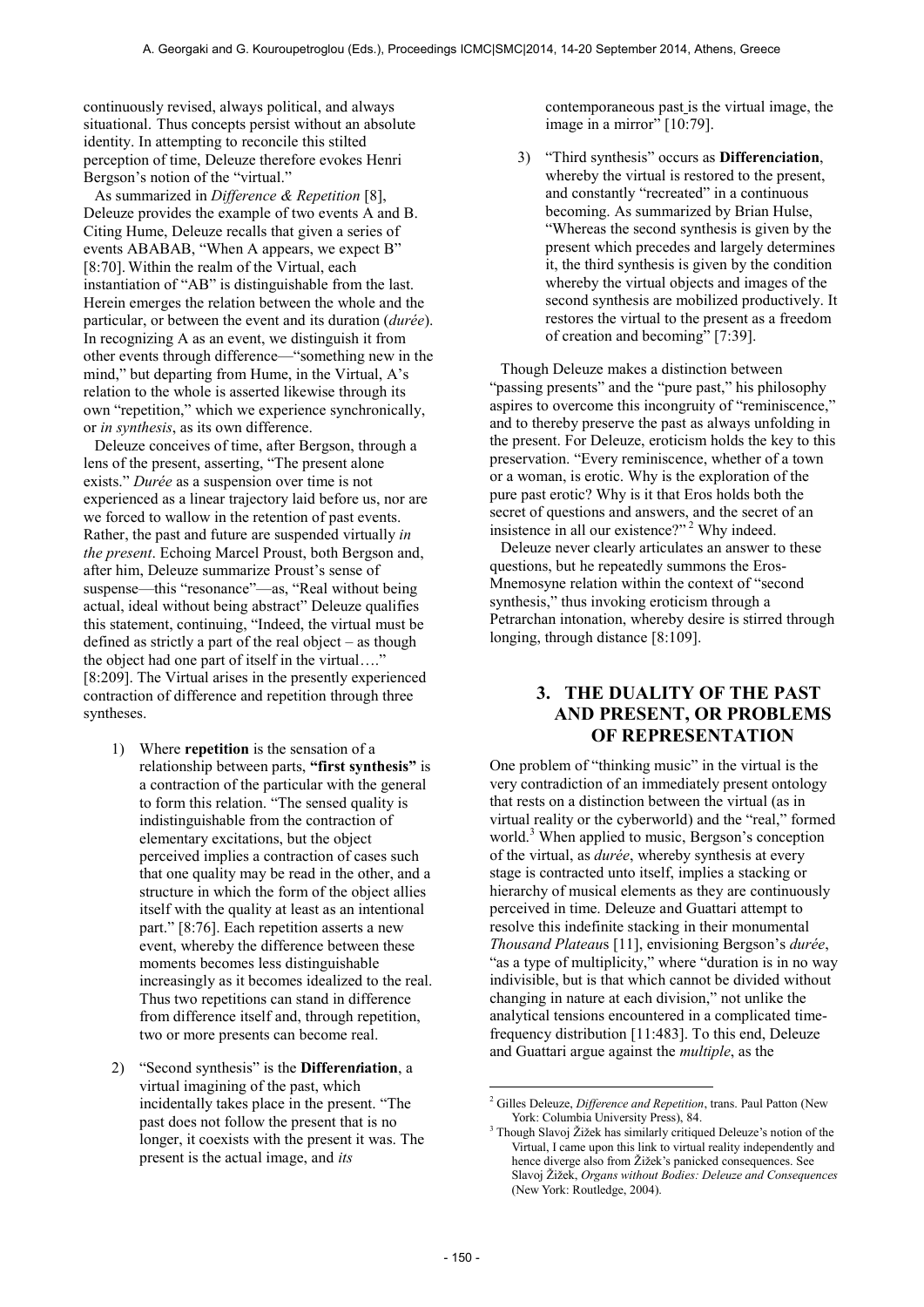distinction between discrete events, in favor of *multiplicity*, as a qualitative distinction of "intensive difference" [11:164]. Thus pitch levels, durational division, and timbral distinctions can be imagined in graduated differentiation, as referential, relative, codependent events in unfolding in time.

Music is not heard as an agglomeration of atomistic elements. At each partition a new element is created. With each division a newly generated difference is created. And together these elements are combined and intuited by the manner in which we as listeners orient ourselves. A single sound may be discussed in terms of pitch, duration, meter, timbre, and intensity, all of which are retained, yet each is articulated anew with each iteration.

Let us now explore this philosophy within the details of a specific musical work.

## **5.** *Fish & Fowl*

#### **4.1 Background**

Juliana Hodkinson (b. 1971) is an English born composer who first gained prominence in the mid-2000s while pursuing her PhD in musicology at the University of Copenhagen in Denmark. As Artistic Director of the Copenhagen-based contemporary music collective Ensemble2000, Hodkinson formed ties with musicians all over Europe. In its later inception, Ensemble2000 became Scenatet Ensemble for Art & Music under the guidance of Danish composer Niels Rønsholdt (b. 1978) and art curator Anna Berit Asp Christensen (b. 1971). In 2010, Scenatet's musicians had the idea of releasing an album of Hodkinson's back-catalogue works, and she, having been previously involved with the ensemble and familiar with Rønsholdt's music, requested that he join her to combine creative forces. What resulted from this collaboration over three days in Berlin was *Fish & Fowl*, a digital synthesis of recordings of eight compositions from the composers' respective catalogues.

Although individually many of these eight works, three from Rønsholdt ("Torso" from *Triumph; HammerFall; Die Wanderin*) and five works from Hodkinson (*Harriet's Song; sagte er, dachte ich; In Slow Movement; what happens when; Why Linger You Trembling In Your Shell?*), were performed on acoustic instruments without amplification, the digital mixing of these recordings in ProTools resulted in a new, wholly electronic musical work. The listed instrumentation, which can be found in Table 1, defines the pitch and timbral space that each work occupies, but when combined electronically, the original instrumentation of each piece becomes less informative. Having been electronically modified, these instruments no longer conform to their anticipated real-world behaviors, and, without a corresponding visual image, listeners are free to interpret the music within a reality of their choosing.

*Works by Niels Rønsholdt<sup>4</sup>*

| Composition              | <b>Instrumentation</b>      |
|--------------------------|-----------------------------|
| "Torso," scene from      | female voice, clarinet,     |
| <i>Triumph</i> , a micro | double bass, percussion,    |
| opera (2006)             | electronics, in             |
|                          | collaboration with Signe    |
|                          | Klejs [9 minutes]           |
| HammerFall (2006)        | piano, saxophone,           |
|                          | percussion (including       |
|                          | horse whip, hand thrown     |
|                          | fire crackers, wine glasses |
|                          | for breaking, small balls   |
|                          | made of paper, small        |
|                          | stones/pebbles), w.         |
|                          | optional lighting [8'30]    |
|                          | minutes                     |
| Die Wanderin (2007)      | violin, piano, percussion,  |
|                          | audio playback (footsteps   |
|                          | and ambient chords), w.     |
|                          | optional video [10          |
|                          | minutes                     |

*Works by Juliana Hodkinson<sup>5</sup>*

|                             | Instrumentation                |
|-----------------------------|--------------------------------|
| Composition                 |                                |
| In Slow Movement (1994)     | flute, clarinet, violin,       |
|                             | cello, piano, guitar,          |
|                             | percussion [14 minutes]        |
| sagte er, dachte ich (1999) | flute, clarinet, viola, cello, |
|                             | piano, guitar, percussion      |
|                             | [10 minutes]                   |
| what happens when           | soprano, bass recorder,        |
| (1999)                      | guitar [6 minutes]             |
| Why Linger You              | violin and percussion with     |
| Trembling In Your Shell?    | egg-shells, down feathers,     |
| (1999)                      | and table-tennis balls [10]    |
|                             | minutes                        |
| Harriet's Song (2001)       | (singing female) viola and     |
|                             | percussion (hanging            |
|                             | objects such as chimes,        |
|                             | keys, a transparent            |
|                             | freezer-bag filled with        |
|                             | milk, a small music box,       |
|                             | metal chains) [10 minute]      |

**Table 1**. The works incorporated in *Fish & Fowl* listed with instrumentation and approximate duration, and organized chronologically.

#### **4.2 The Synthesis of Deleuze and** *Fish & Fowl*

As a collage of collected artifacts, listeners may attempt already from the opening of *Fish & Fowl* to trace the music to sound sources with actual "realworld" identities. Yet, when attempting to assign an external representation to specific sounds we find that, though these sounds are "real," in the sense that

 $\overline{a}$ 

<sup>4</sup> Scores and sound files available at www.nielsroensholdt.dk/ and through publisher Edition•S.

<sup>&</sup>lt;sup>5</sup> Scores available through publisher, Edition Wilhelm Hansen.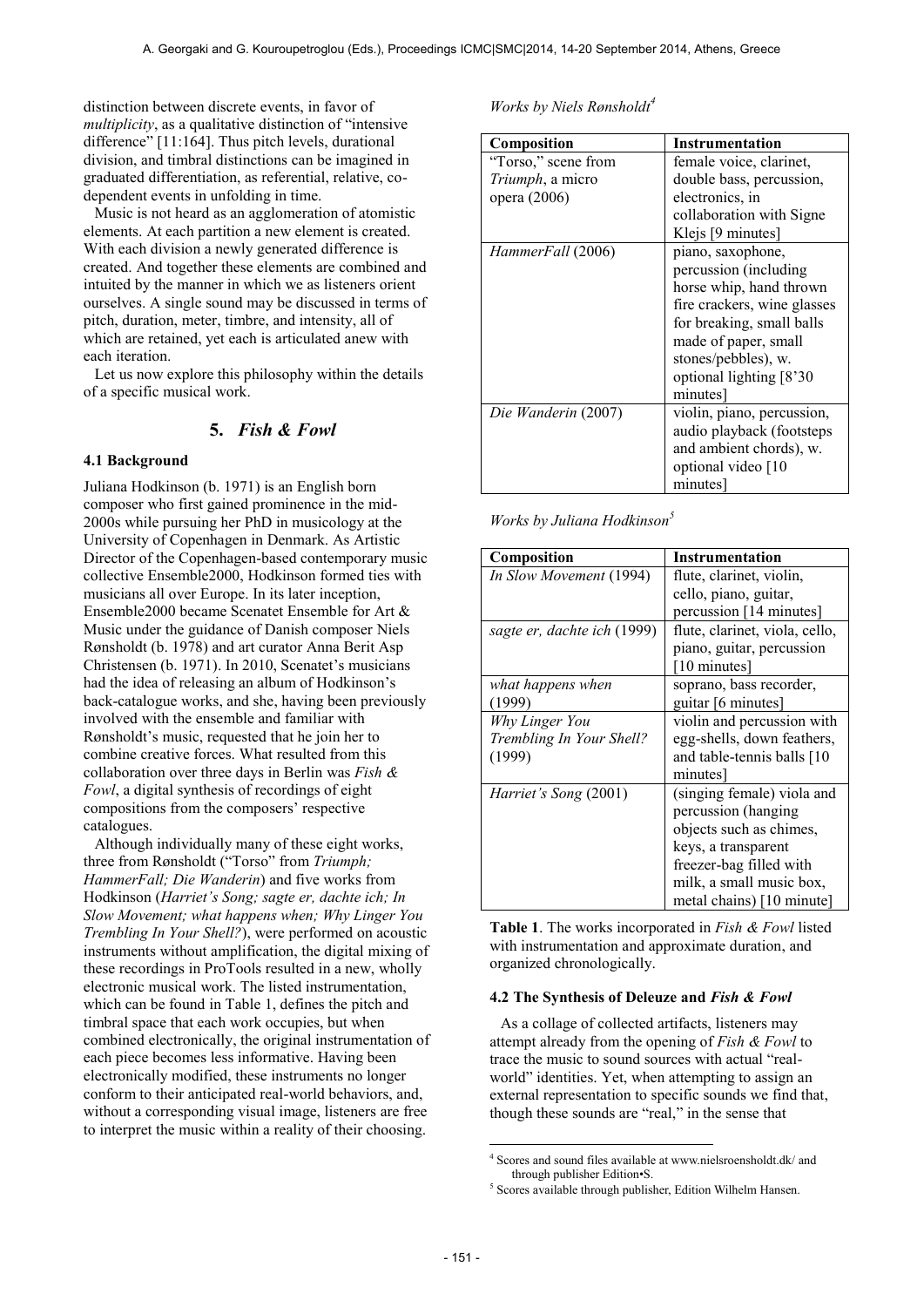listeners hear the agglomeration of these sounds as music (and quite pleasing music at that), outside of the work, these electronic sounds have no "actual" equivalent. In *Fish & Fowl*, sounds like the long sustained tone of the clarinet that opens the piece [0:00-0:08] and its echoed imitation in the electronically synthesized sounds that follow extend each repetition, connecting these moments through seamless duration.

In the digital medium, composers are free to exactly repeat a phrase elsewhere simply by copying and pasting. And without needing to notate each element of the music, composers are even *further* liberated. Through this simple action, the clarinet's initial cry is heard repeatedly and continuously throughout *Fish & Fowl*. "First synthesis" occurs upon recognizing the clarinet's motive and its subsequent repetitions twice in the first phrase [0:00-1:12]. But this repetition is met with simultaneous different, as the musical role of the motive that opens the piece changes with each iteration. When we arrive at a refrain of the opening material at 16:17, as if reflected through a fun-house mirror the familiar-ness of this music becomes defamiliarized by its very repetition.

We recognize the sound of a woman's breath through "second synthesis," through the reminiscence both from past experience outside the work, but also from within the work in prior simulations of respiration in the clarinet, viola, and saxophone. When digitally recorded, a single gasp or howl can be manipulated and repeated *endlessly*. By isolating the female voice (as one might deduce from the vocal quality, pitch and timbre), the recorder claims control over the female's asserted sexual dominion by manipulating the volume, force, and number of repetitions in her vocal exclamations. As if the natural bodily response of the female were insufficient, the empowered digital sculptor can tweak the disembodied voice to the correct proportion for optimal listener response, all the while stripping the performer of her expressive freedom. In our personal correspondence Rønsholdt coyly intoned, "Obviously, the emotional atmosphere becomes dark and sexualized when using breath i[n] this way, especially when presented together with whip sounds...That's the underlying drama of F&F [*sic*], the woman and the things that are happening to her (real or not)." Throughout *Fish & Fowl,* the vocal breath interacts with and reacts to the instrumental "breathing" as both a repetition of, and by way of *differenciation* from, itself.

The return of the opening material [16:17 – 17:43], *as* a *return* is *differenciated* from our hearing in the beginning of the piece, and this differen*c*iatation—our awareness *in the present* that this is an event reminiscent from our past, i.e. "third synthesis"—is further augmented by its obvious dissonance with what came directly before it, an interrupted climax, actually, one of several sublimated climaxes that over the course of the piece build with consecutive intensity.

In the refrain, the duration of the clarinet's opening cry has been augmented but succeeded, as before, by the subdued pulsation of instruments in the background. In the refrain, the breath does not enter as "early" as it

did in the beginning. Delayed by 8 seconds from its proximity to the clarinet in the opening, only at 17:02, are hesitant, amplified breaths gasped, now with the accompaniment of a faint drone. Since the sounds of the clarinet and human breath are not so alike that we cannot distinguish between them, we recognize this relation as repetition toward an ideal, as an imminent multiplicity of "intensive differences." This becoming is never actualized; it is a limit, a becoming ideality that is never become. Thus the erotic *phonopoesis* is everproductive, mobilized and resounding always as both familiar and at once becoming defamiliarized.

Perhaps it's not necessary that we identify exactly how each repetition differs from the last only that they are related. Recall now that Deleuze claimed the erotic for the realm of "second synthesis," as a resonance of the past as it is invoked in our present memory. The shifting of the breath track throughout *Fish & Fowl* is not merely a compositional effect, but this differentiation has affective implications. The play of intensive timbral and temporal differences affects and retains effects particularly from its erotic resonances. Deleuze invokes Pierre Janet, writing, "As Janet in some ways suspected, it is not amnesia but rather a hypernesia which explains the role of erotic repetition and its combination with difference. The 'never seen' which characterizes an always displaced and disguised object is immersed in the 'already-seen' of the pure past in general, from which that object is extracted. We do not know *when* or *where* we have seen it, in accordance with the objective nature of the problematic; and ultimately, it is only the strange which is familiar and only difference which is repeated" [8:109].

## **6. CONCLUSIONS**

Our experience of *Fish & Fowl* does not begin and end with mere hearing. The semantic resonance of this work is much richer than any given thirty-six minute and forty-two second duration of time "X." To be sure, one cannot ignore the explicit sexual energy of the repeated vocal climaxes in *Fish & Fowl*, which coalesce into a synthetic erotic experience when combined with clicking stiletto high-heels, the pounding of a beating heart, and compounded with the physical actions, such as the cracking whip or shattering glass, that are imagined implicitly as caused by "real-world" actors. Every breath, sigh, and moan in *Fish & Fowl* reinforces the absence of a physical body such that each acousmatic utterance invites listeners to conjure a reality of their own imagining. The orgasmic arrival of the protagonist need not actually occur in the world of the performer for the listener to *believe* that such an event is imminent.

The manipulated breath and other aspects related to physical presence combine to fashion a protagonist of sorts. This protagonist lives in the world of Rønsholdt's music, as he says "I see the protagonist in *Hammerfall* as the same one in *Die Wanderin*," two of the pieces incorporated into *Fish & Fowl*. But the protagonist, however real in the minds of listeners, is not an actual,